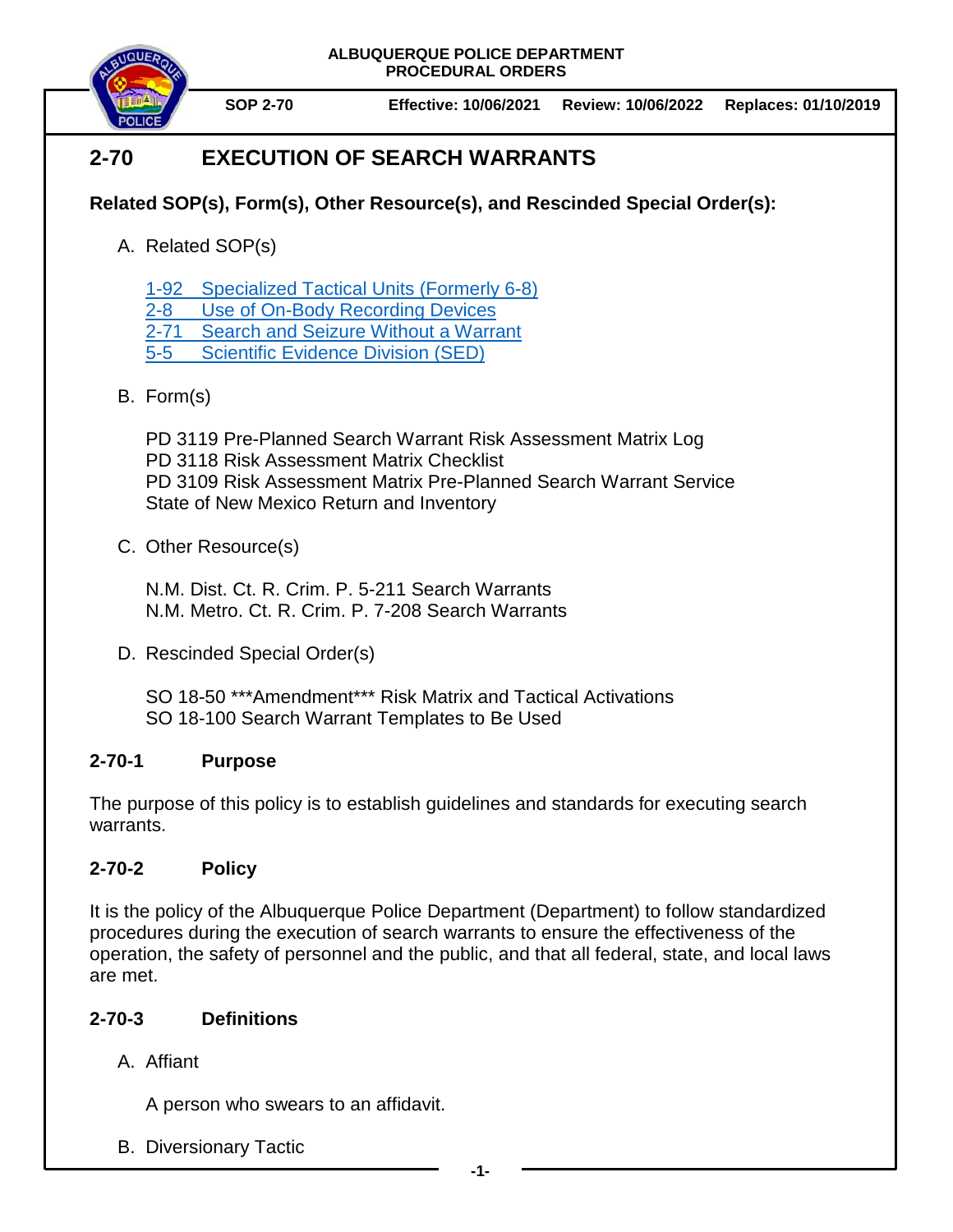

**SOP 2-70 Effective: 10/06/2021 Review: 10/06/2022 Replaces: 01/10/2019**

A tactic used to distract the individual from the main point of entry.

C. Exigent Circumstances

An emergency situation(s) requiring swift action to prevent imminent danger to life, to forestall the imminent escape of an individual, or the destruction of evidence.

## D. Ruse

**6**

A tactic that hides the identity of sworn personnel as law enforcement and/or the circumstances for their presence.

## **2-70-4 Rules and Responsibilities**

- A. The Affiant will:
	- 1. Brief their supervisor about the circumstances of a warrant before presenting it to the District Attorney's Office, secure the District Attorney's approval, and present the warrant to the judge for approval;
	- 2. Obtain judicial approval for nighttime warrant execution if a nighttime warrant is required;
	- 3. Ensure that a supervisor is present at the scene of all search warrants involving a structure and ensure that the supervisor is thoroughly briefed before the search warrant is executed;
		- a. Supervisors do not need to be present at the execution of a search warrant for vehicles or other non-structural items already in police custody;
	- 4. Brief all personnel involved in the search warrant service about the area to be searched, items to be seized, and any significant, unusual circumstances that may exist involving the premises or its occupants;
	- 5. Ensure necessary copies of the warrant are brought to the scene and provided to the case agent or their designee. Provide a copy of the warrant and affidavit to the person whose property was searched, if present, or leave on the premises along with a copy of the inventory of all items seized;
	- 6. Return promptly the warrant, affidavit, and inventory to the District Court Clerk but within three (3) calendar days, consistent with New Mexico Rules of Criminal Procedure for the District Courts and Metropolitan Courts for search warrants; and
- B. Ruses must be reviewed prior to approval by the City Attorney's Office and the Chief of Police, after collaboration with the Investigative Bureau Deputy Chief, if: **5**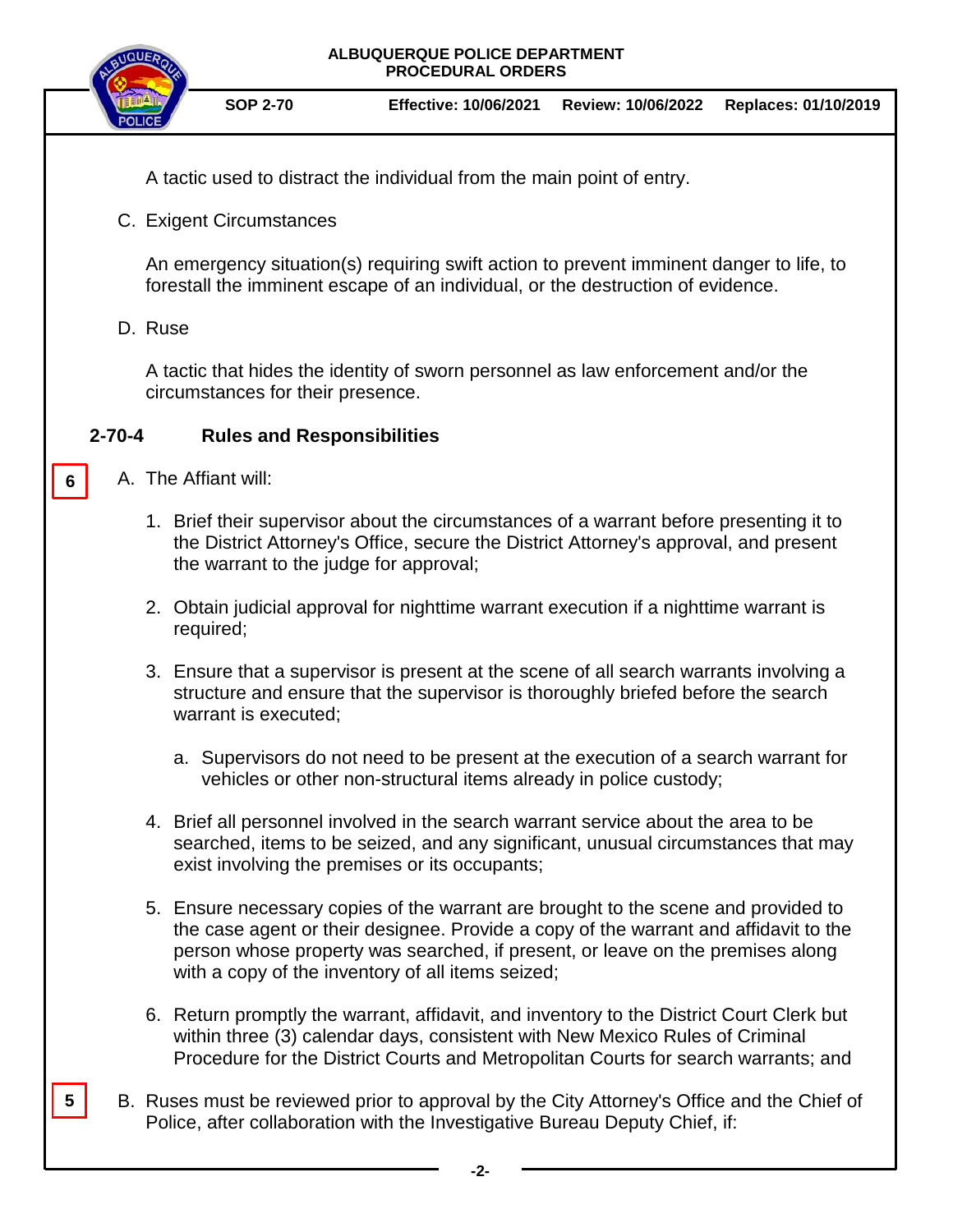

b. Assign sworn personnel to points of entrance and exit as necessary until an entry has been made;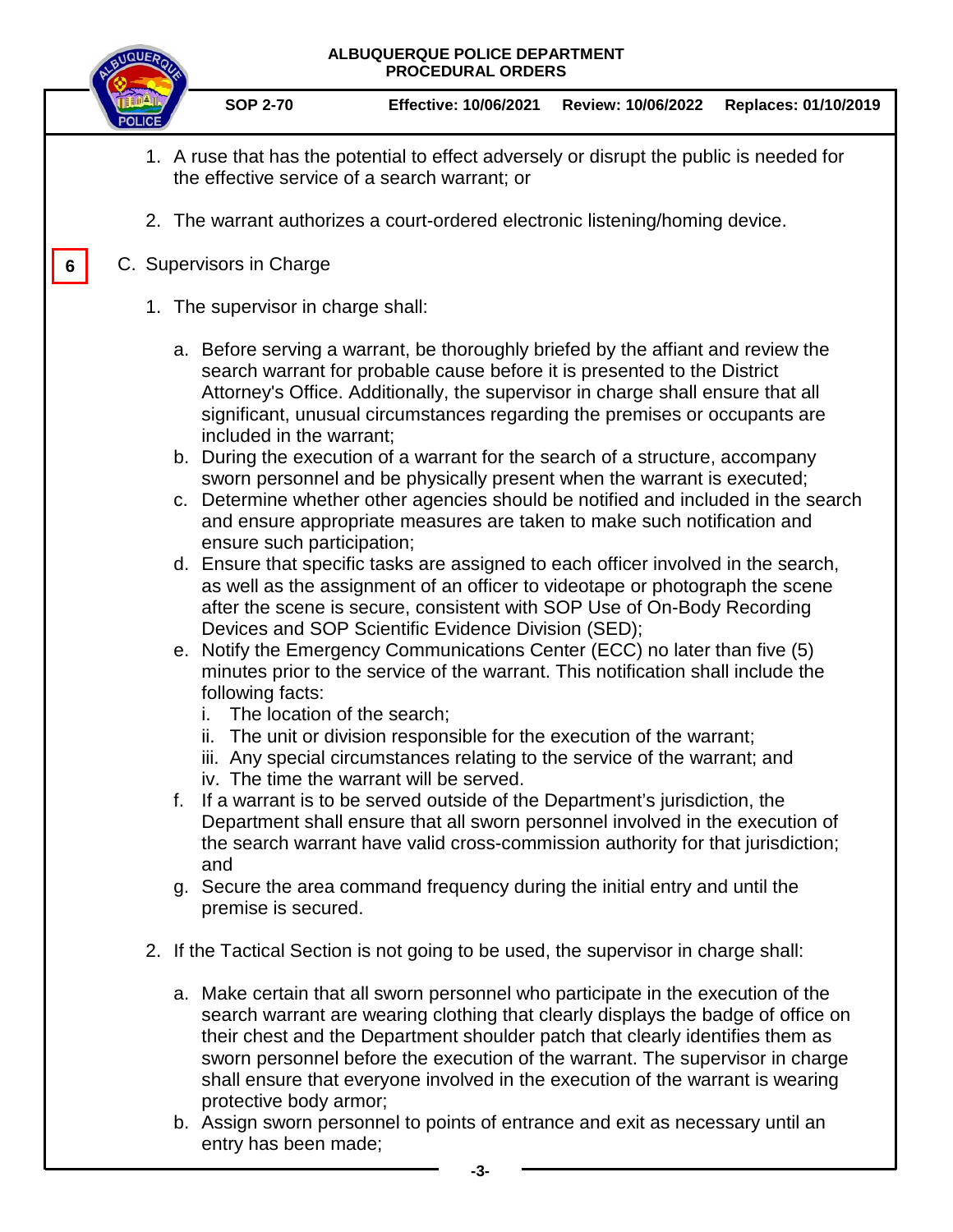

- c. Be responsible for deciding to force entry in all situations where exigent circumstances are believed to exist;
- d. Ensure all Department personnel involved in the execution of the warrant shall record the service of the search warrant, consistent with SOP Use of On-Body Recording Devices. The supervisor in charge shall ensure all recordings are tagged into evidence by the case agent or their designee;
- e. Ensure police authority and intent is clearly announced at the appropriate time. The responsibility for making such announcement is to be specifically assigned by the supervisor in charge; and
- f. When appropriate, ensure a marked unit is parked on location and ensure the marked unit initiates emergency overhead lights, and makes announcements over public address simultaneous to entry to execute the warrant. This section shall not apply to those situations where the scene has been secured before obtaining a search warrant.
- 3. After the warrant is served, the supervisor in charge shall:
	- a. Ensure the following tasks are accomplished:
		- i. Immediately after the area to be searched is secured, ensure that the scene is videotaped or photographed before the search. The supervisor in charge also shall ensure that the scene is videotaped or photographed after the search is completed. The supervisor shall ensure evidence is videotaped or photographed as it is discovered, before its seizure and removal, consistent with SOP Scientific Evidence Division;
		- ii. Assign sworn personnel to specific areas of the scene to protect the scene, search for evidence, and prevent the destruction of evidence;
		- iii. Locate all occupants of the structure as quickly as possible. Each person shall be identified within a reasonable period of time and if the sworn personnel have no specific reason to fear the person or if sworn personnel have no reasonable basis to believe that the person has a connection to criminal activity, then the person shall be allowed to leave. All persons remaining on the premises shall be directed to a designated area that has been searched and secured, with an officer present at all times;
		- iv. Conduct a pat-down only when the officer has a reasonable, articulable belief that a person may be presently armed and dangerous, consistent with SOP Search and Seizure Without a Warrant;
		- v. Detain a person when there is probable cause to believe that they are concealing or attempting to destroy evidence; however, the person should not be searched unless it is specifically indicated in the search warrant, or if there is probable cause to believe a person is concealing evidence of a crime, or if there is probable cause to believe that a person is destroying evidence;
		- vi. Inventory all seized property and enter the property seized on the State of New Mexico Return and Inventory the specific description of the seized evidence, the location where it was found, and the name of the officer who found the evidence. The form shall not be a two-sided form;
		- vii. Maintain seized property and ensure it is tagged into evidence;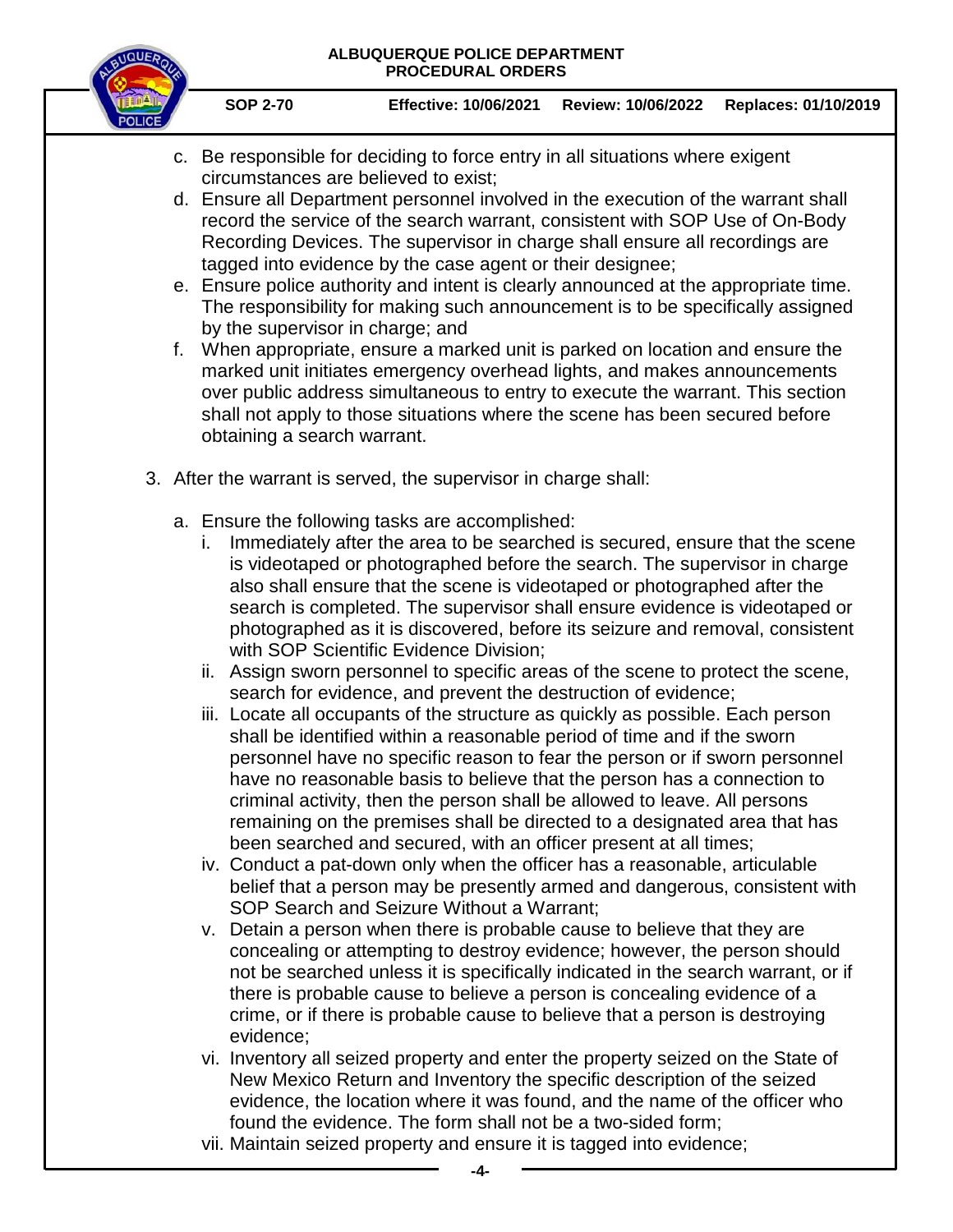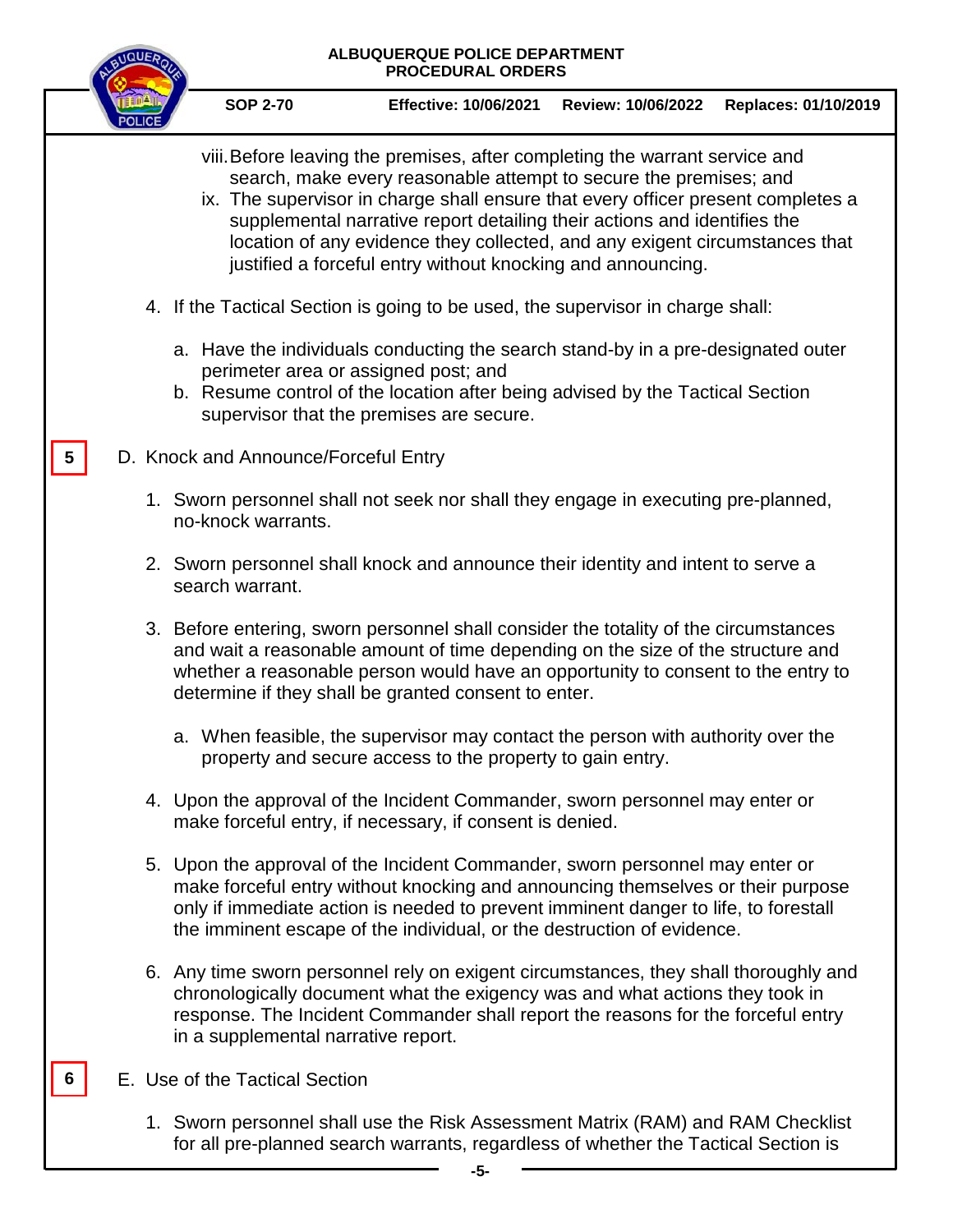

**SOP 2-70 Effective: 10/06/2021 Review: 10/06/2022 Replaces: 01/10/2019**

activated and deployed to the scene. The RAM does not apply to arrest warrants, vehicle search warrants, or a call-out as a result of an ongoing incident.

- 2. The RAM and RAM Checklist shall be submitted through the division's chain of command, up to the lieutenant. The lieutenant shall:
	- a. Consult the RAM Checklist and packet to determine if the packet is complete;
	- b. Consider all aggravating and mitigating factors;
	- c. Ensure the case agent consults with the Tactical Section regarding any aggravating circumstances; and
	- d. Determine whether the RAM score is correct.
- 3. The RAM, RAM Checklist, and Pre-Planned Search Warrant Risk Assessment Matrix Log shall be kept on file by the assigned division for a period of at least five (5) years. The Pre-Planned Search Warrant Risk Assessment Matrix Log shall be turned into the Special Operations Division (SOD) no later than the fifth  $(5<sup>th</sup>)$  of every month. If the fifth  $(5<sup>th</sup>)$  of the month falls on a weekend, it shall be due the following regularly scheduled workday.
	- a. When SOD or the Professional Standards and Accountability Bureau requests a case file from the Pre-Planned Search Warrant Risk Assessment Matrix Logs, the division/area command shall have three (3) business days to send the requested cases.
- 4. The unit supervisor is responsible for ensuring the RAM and RAM Checklist are completed correctly and included in the original case file.
- 5. If a Tactical response is required, Unit supervisors shall be responsible for continually assessing each planned search to determine if it requires a tactical response. Unit supervisors shall also be responsible for direct communication with Tactical supervisors prior to and as operations are conducted.
- F. RAM Audit Remediation Process

**6**

- 1. A Tactical administrative supervisor shall conduct the RAM audit consistent with SOP Specialized Tactical Units.
- 2. During a RAM audit, if there is a deficiency identified that the affected division head/area commander does not agree with, the Tactical Section Lieutenant shall meet with the lieutenant who approved the RAM. They shall then jointly go through supporting documentation and rescore the RAM.
- 3. The Tactical Section Lieutenant or their designee shall provide the findings to the SOD Commander as to whether there is improper scoring by the investigator and their chain of command; whether there is a policy deficiency; and/or whether there is a deficiency with the RAM.